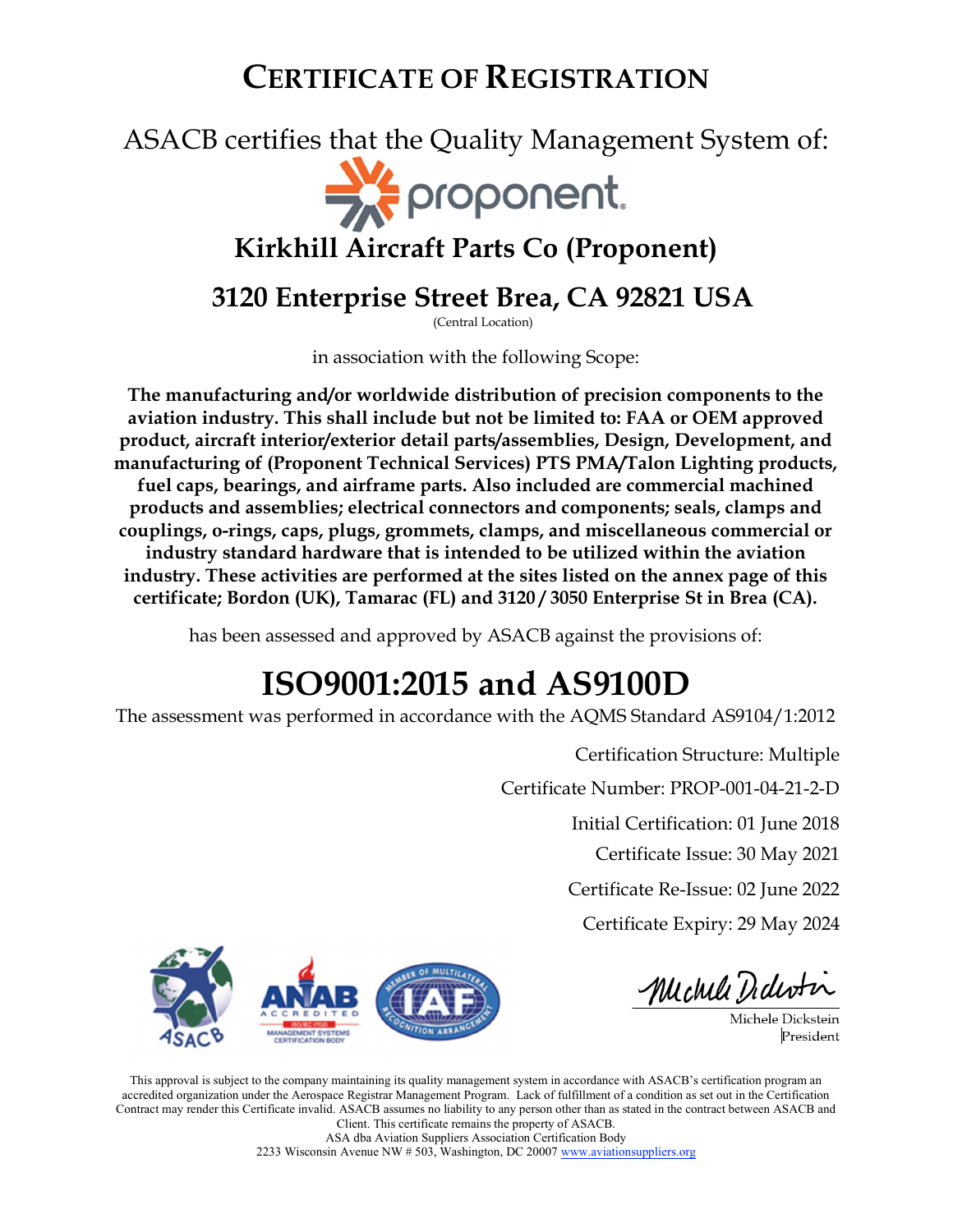#### ATTACHMENT TO CERTIFICATE

#### These sites are registered under Certificate No: PROP-001-04-21-2-D

The registrations below are dependent on: Kirkhill Aircraft Parts Co (Proponent) (Central Location) 3120 Enterprise Street Brea, CA 92821 USA

#### Sub-Scope of Certification at this location:

The manufacturing and/or worldwide distribution of precision components to the aviation industry. This shall include but not be limited to: FAA or OEM approved product, aircraft interior/exterior detail parts/assemblies, fuel caps, bearings, and airframe parts. Also included are commercial machined products and assemblies; electrical connectors and components; seals, clamps and couplings, o-rings, caps, plugs, grommets, clamps, and miscellaneous commercial or industry standard hardware that is intended to be utilized within the aviation industry as performed at 3120 and 3050 Enterprise Street, Brea California 92821.

#### Kirkhill Aircraft Parts Co (Proponent) (Second Location)

10601 State Street, Suite 1 Tamarac, Florida, 33321, USA

#### Sub-Scope of Certification at this location:

Aviation Product Support, Value-Added Distributor for Expendable Electromechanical Components and for Lavatory & Potable Water Service. Design, Development, and manufacturing of (Proponent Technical Services) PTS PMA/Talon Lighting products. Stocking and Distribution of Proponent and represented Manufacturers products, providing support to the Aviation Industry with source lot traceability.

#### Proponent U.K. Limited

37 Woolmer Way Bordon, Hampshire, GU35 9QE, United Kingdom (Third Location)

#### Sub-Scope of Certification at this location:

Kitting and assembly of aero engine connectors.

This approval is subject to the company maintaining its quality management system in accordance with ASACB's certification program an accredited organization under the Aerospace Registrar Management Program. Lack of fulfillment of a condition as set out in the Certification Contract may render this Certificate invalid. ASACB assumes no liability to any person other than as stated in the contract between ASACB and Client. This certificate remains the property of ASACB. ASA dba Aviation Suppliers Association Certification Body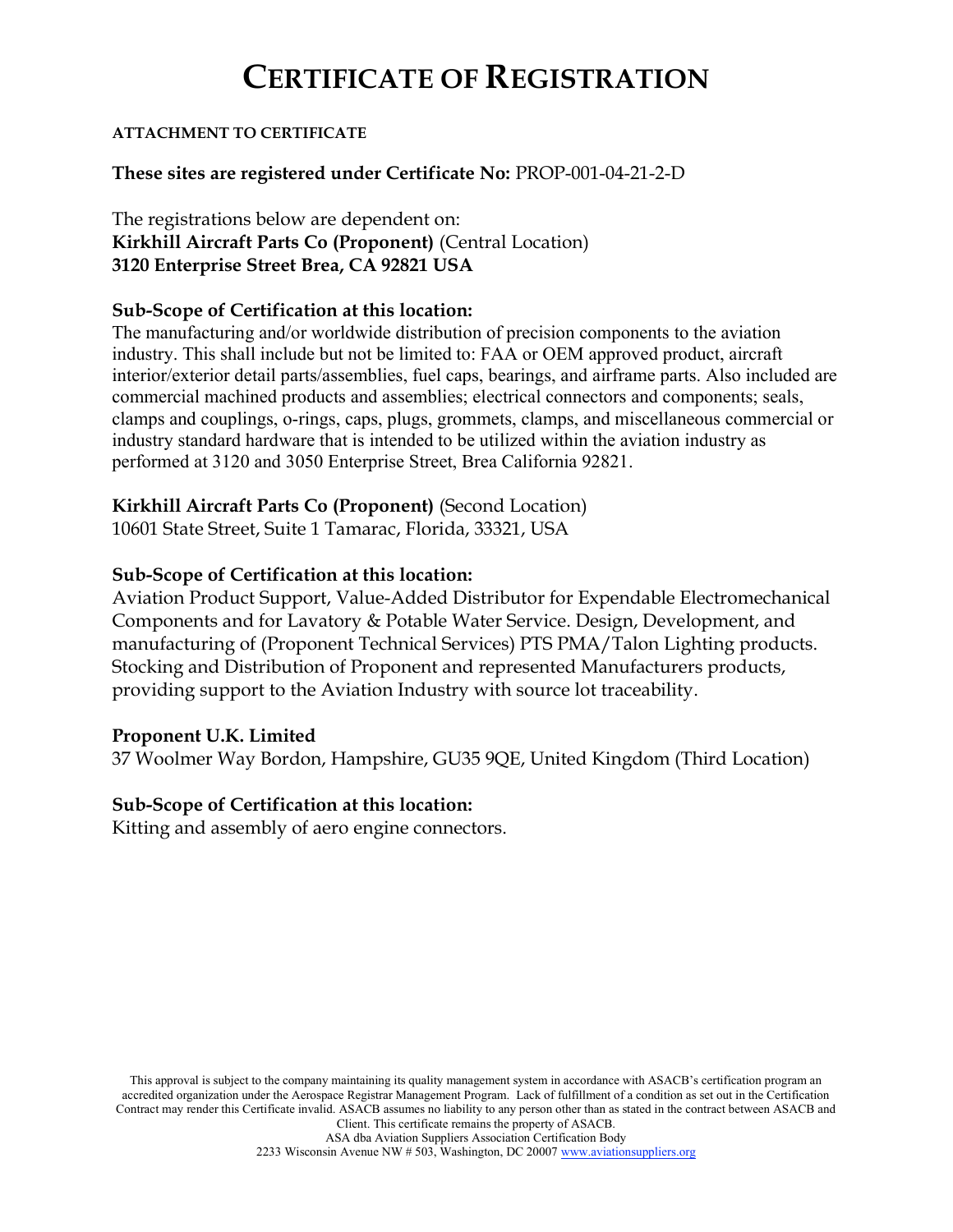ASACB certifies that the Quality Management System of:



## Kirkhill Aircraft Parts Co (Proponent)

## 3120 Enterprise Street Brea, CA 92821 USA

(Central Location)

in association with the following Scope:

Stockist and worldwide distributor of precision components to the aviation industry. This shall include but not be limited to: FAA or OEM approved product, aircraft interior/exterior detail parts/assemblies, bearings, airframe parts, and other miscellaneous commercial or industry standard hardware that is intended to be utilized within the aviation industry. These activities are performed at the sites listed on the annex page of this certificate and 3120 / 3050 Enterprise St in Brea (CA). (Central Location)

has been assessed and approved by ASACB against the provisions of:

# ISO9001:2015 and AS9120B

The assessment was performed in accordance with the AQMS Standard AS9104/1:2012

Certification Structure: Multiple

Certificate Number: PROP-001-04-21-1-B

Initial Certification: 01 June 2018

Certificate Issue: 30 May 2021

Certificate Expiry: 29 May 2024



Michell Dedertin

Michele Dickstein President

This approval is subject to the company maintaining its quality management system in accordance with ASACB's certification program an accredited organization under the Aerospace Registrar Management Program. Lack of fulfillment of a condition as set out in the Certification Contract may render this Certificate invalid. ASACB assumes no liability to any person other than as stated in the contract between ASACB and Client. This certificate remains the property of ASACB. ASA dba Aviation Suppliers Association Certification Body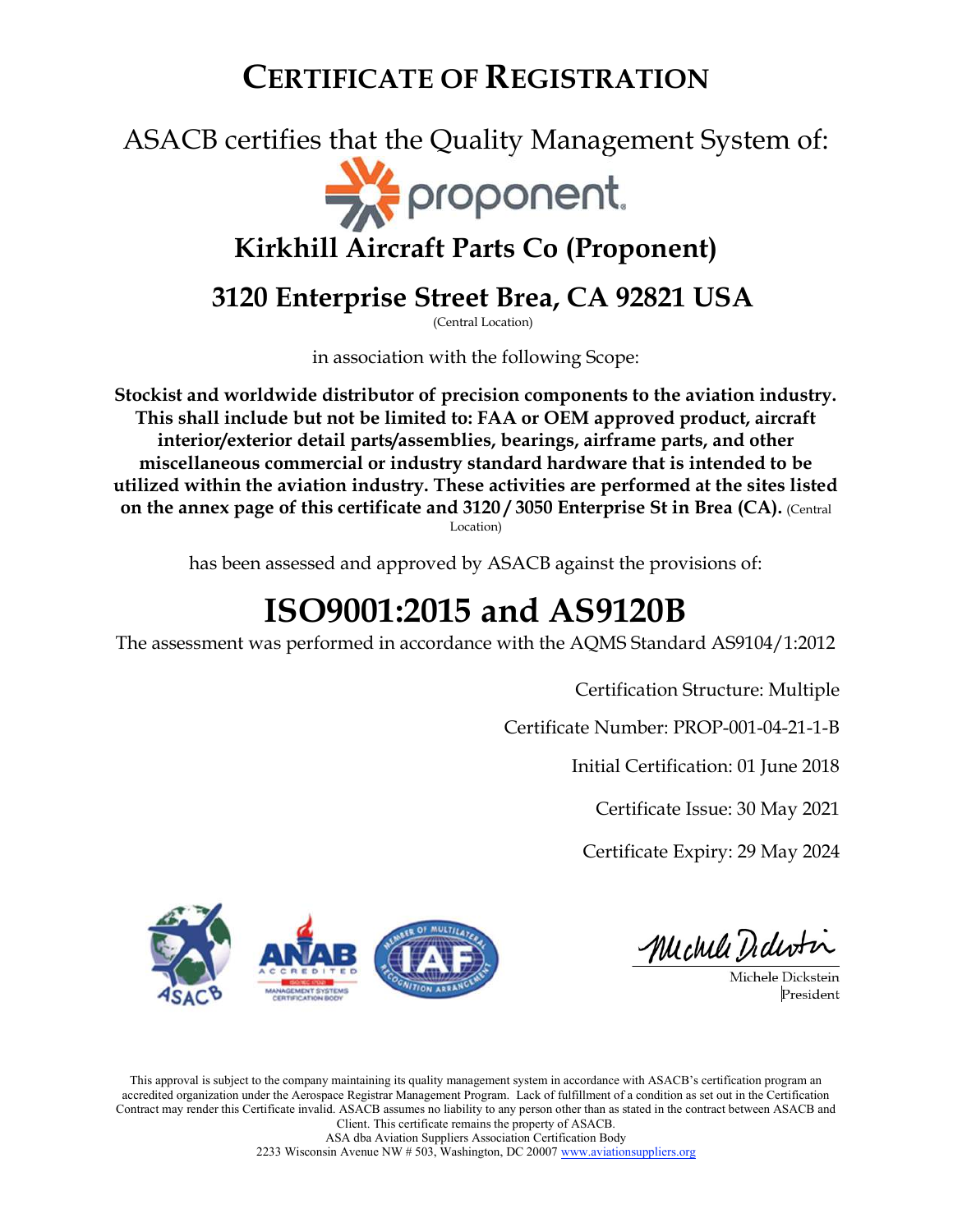### ATTACHMENT TO CERTIFICATE

### These sites are registered under Certificate No: PROP-001-04-21-1-B

The registrations below are dependent on: Kirkhill Aircraft Parts Co (Proponent) (Central Location) 3120 Enterprise Street Brea, CA 92821 USA

### Sub-Scope of Certification at this location:

Stockist and worldwide distributor of precision components to the aviation industry. This shall include but not be limited to: FAA or OEM approved product, aircraft interior/exterior detail parts/assemblies, bearings, airframe parts, and other miscellaneous commercial or industry standard hardware that is intended to be utilized within the aviation industry as performed at 3120 & 3050 Enterprise Street, Brea, CA 92821

### Kirkhill Aircraft Parts Co (Proponent) (Second Location)

10601 State Street, Suite 1 Tamarac, Florida, 33321, USA

### Sub-Scope of Certification at this location:

Aviation Product Support Distributor for Expendable Electromechanical Components and for Lavatory & Potable Water Service. Stocking and Distribution of represented Manufacturers' Products providing support to the Aviation Industry with source lot traceability.

#### Proponent U.K. Limited (Third Location)

37 Woolmer Way Bordon, Hampshire, GU35 9QE, United Kingdom

#### Sub-Scope of Certification at this location:

Stockist and worldwide distributor of precision components to the aviation industry

### Proponent S.E.A. PTE. LTD (Fourth Location)

9 Seletar Aerospace Lane, 797439, Singapore

### Sub-Scope of Certification at this location:

Stockist and worldwide distributor of precision components to the aviation industry.

This approval is subject to the company maintaining its quality management system in accordance with ASACB's certification program an accredited organization under the Aerospace Registrar Management Program. Lack of fulfillment of a condition as set out in the Certification Contract may render this Certificate invalid. ASACB assumes no liability to any person other than as stated in the contract between ASACB and Client. This certificate remains the property of ASACB.

ASA dba Aviation Suppliers Association Certification Body